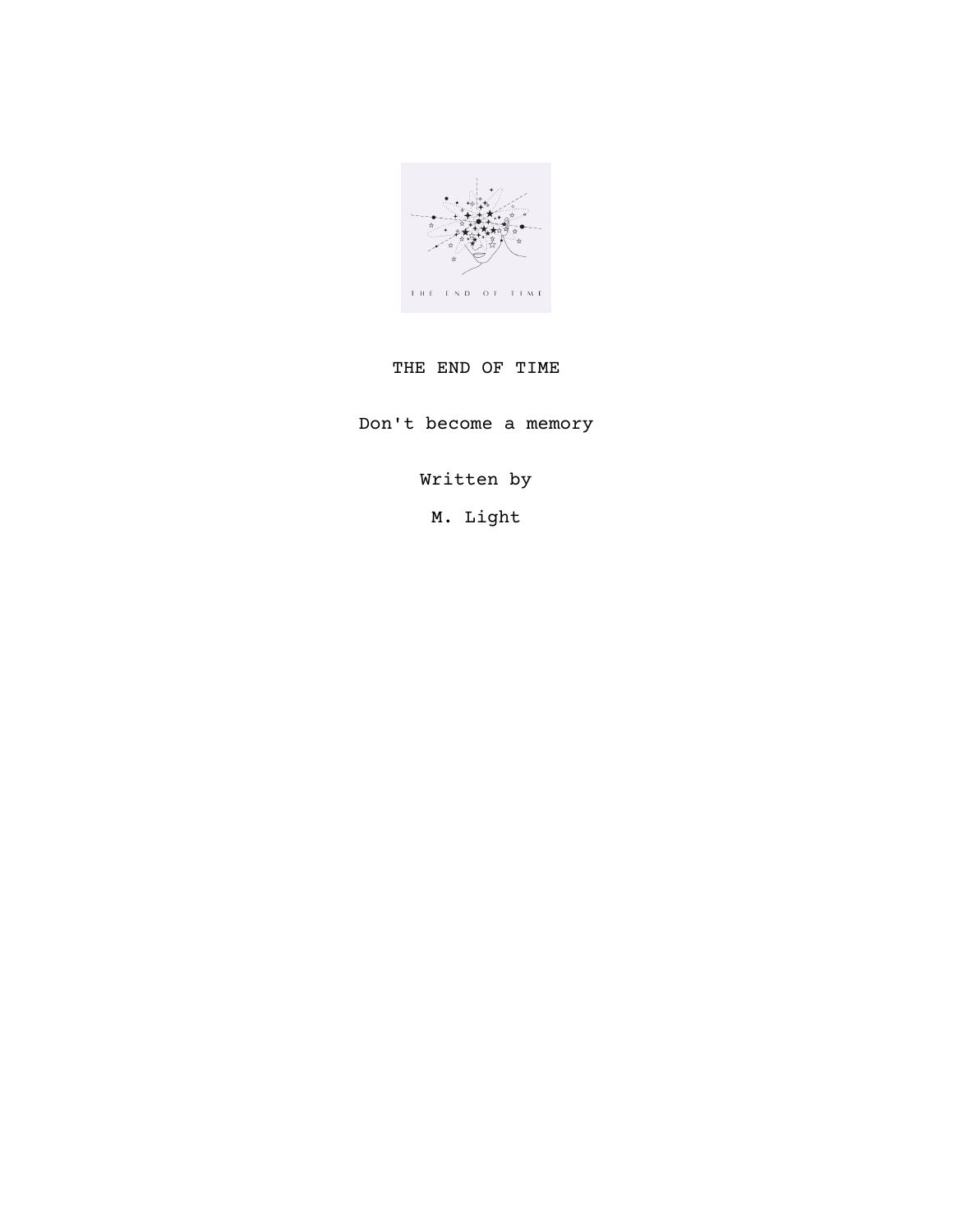EXT. SHORE OF THE BEACH - DAY

It's the late hours of the day.

The red orb known as the twilight sun sits half past the line of the horizon, leaving a long trail of gold and crimson in the calm waves of the sea.

Light, not unlike a trail of miraging blood reflecting on the eyes of Alan (17), a young boy like you or me, inside.

Reflection extinguishes from his eyes.

Darkness.

Yet, suddenly a white shine in his iris.

It's an oval shape in the middle of darkness, right there where the sun used to be.

A dark horizon. (Dolly in slow, dramatic.)

A now old Alan (68) walks through the dark emptiness and into the oval light.

He's been crying.

Getting nearer.

ELIZA (V.O.)

Alan!

A wave breaks in the shore, sparkling drops throughout the air.

Alan (17) breaks from his concentration, he looks to the side and meets the eyes of Eliza (17), his highschool friend.

> ELIZA What's out there?

ALAN I'm not sure.

ELIZA

Uhm?

ALAN Nothing, I mean... I can't remember what it is.

ELIZA You're weird.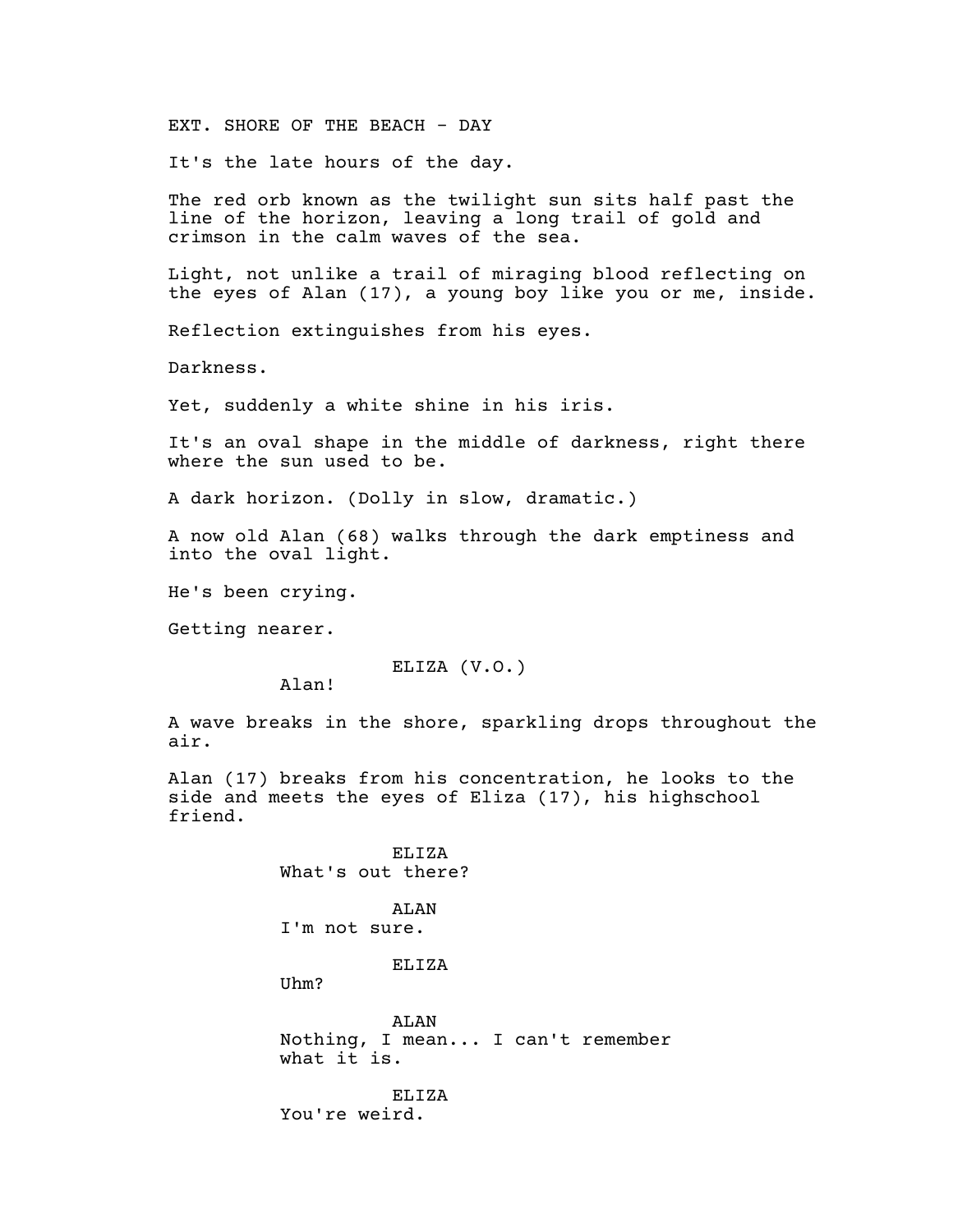What?

ELIZA You are! (beat) We're leaving now, come.

ALAN

ALAN Okay, thanks.

Eliza smiles before leaving. Alan stays a bit longer by the sea, watches that red sun once again and leaves.

INT. HIGHSCHOOL BUS - DAY

Bus doors open, Alan and Eliza go inside, where some students get in their places. Others talking with each other in an overall friendly attitude.

Alan sits by the side of the window and inmediately looks outside, to the horizon and the red sun.

Eliza sits by his side, kinda annoyed by him not paying attention to her.

She leans into Alan, resting her head on his legs. Noticing, Alan looks at her down there.

He gets nervous.

ALAN

What...

ELIZA Why are you looking at the sun so much?

ALAN

Deja vú.

ELIZA

Deja...

ALAN

Vú.

As Alan says "Vú", Eliza approaches and kisses him on the lips, they both kiss now.

When the kiss ends, Eliza rests on Alan's legs once again, smiling.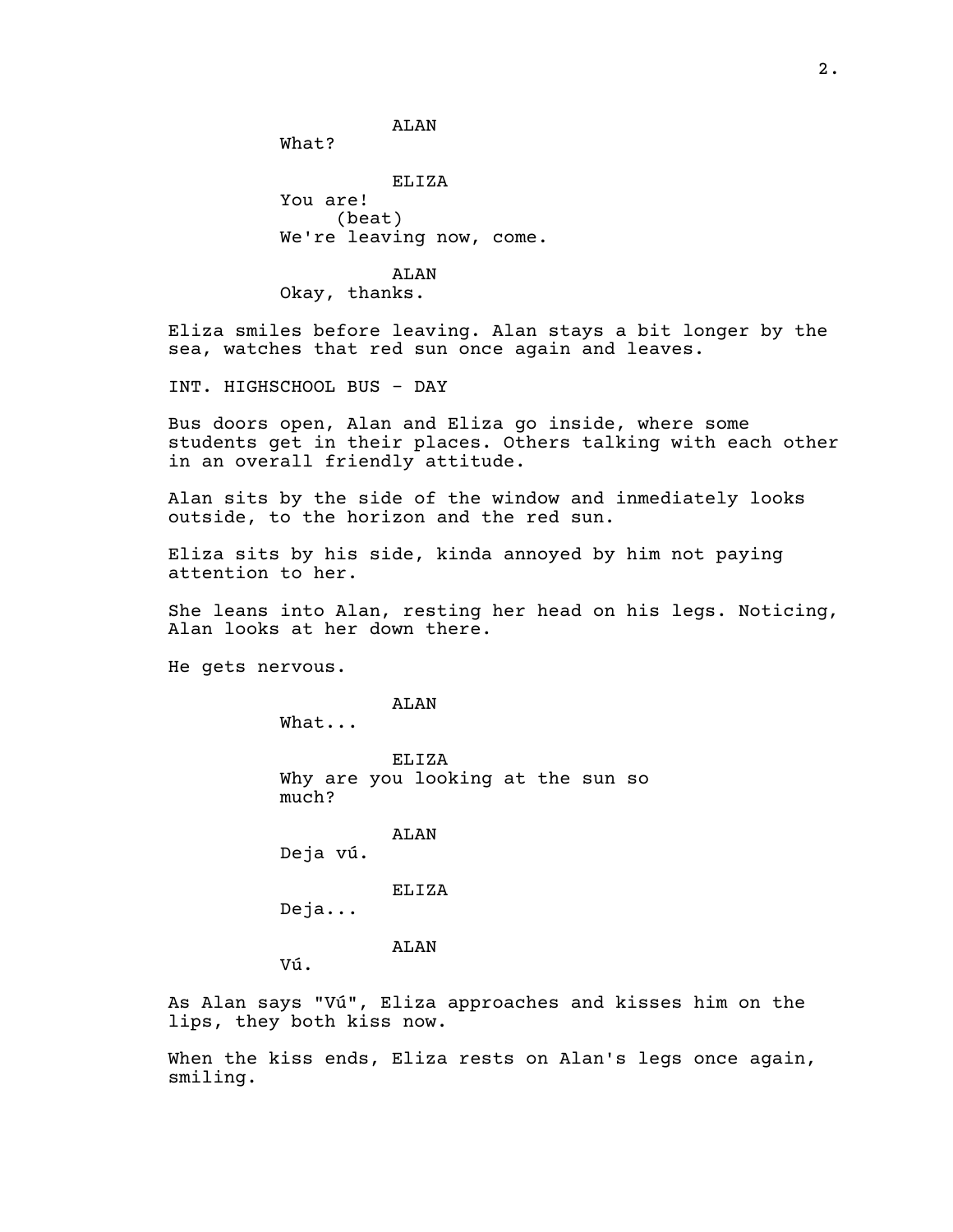Yet, Alan's eyes fill with tears, he's old again (68) standing in the middle of darkness. In front of the oval shape covered in light. It's a mirror. He approaches until his silhouette disappears in the light. Light ends. BOOM! An explosion, like a rapidly expanding glowing sphere, covers all space with light. They are clouds of glowing gas and within them powerful storms are unleashed. Intense lightning bolts pierce the cloud-like surface. From the edges of the clouds, like droplets separating from a body of water, pieces of cloud escape into empty spaces. They shine brightly, they are stars. Stars fill the space between the clouds, they form spirals. Long arms across the galaxies. Close to a star. Small spheres are attracted and now revolve around the golden light. They are planets. Closer once more. Towards planet Earth, a a blue pearl in the middle of the void. MATCH CUT TO: INT. RESTING ROOM OF SPACESHIP - NIGHT Earth, a blue pearl in the middle of the void, as portrayed in the picture hanging on the wall. Near the bed where Eliza (37) rests with eyes closed. Interrupted by CREW MEMBER, who comes to her. CREW MEMBER

We're ready now.

3.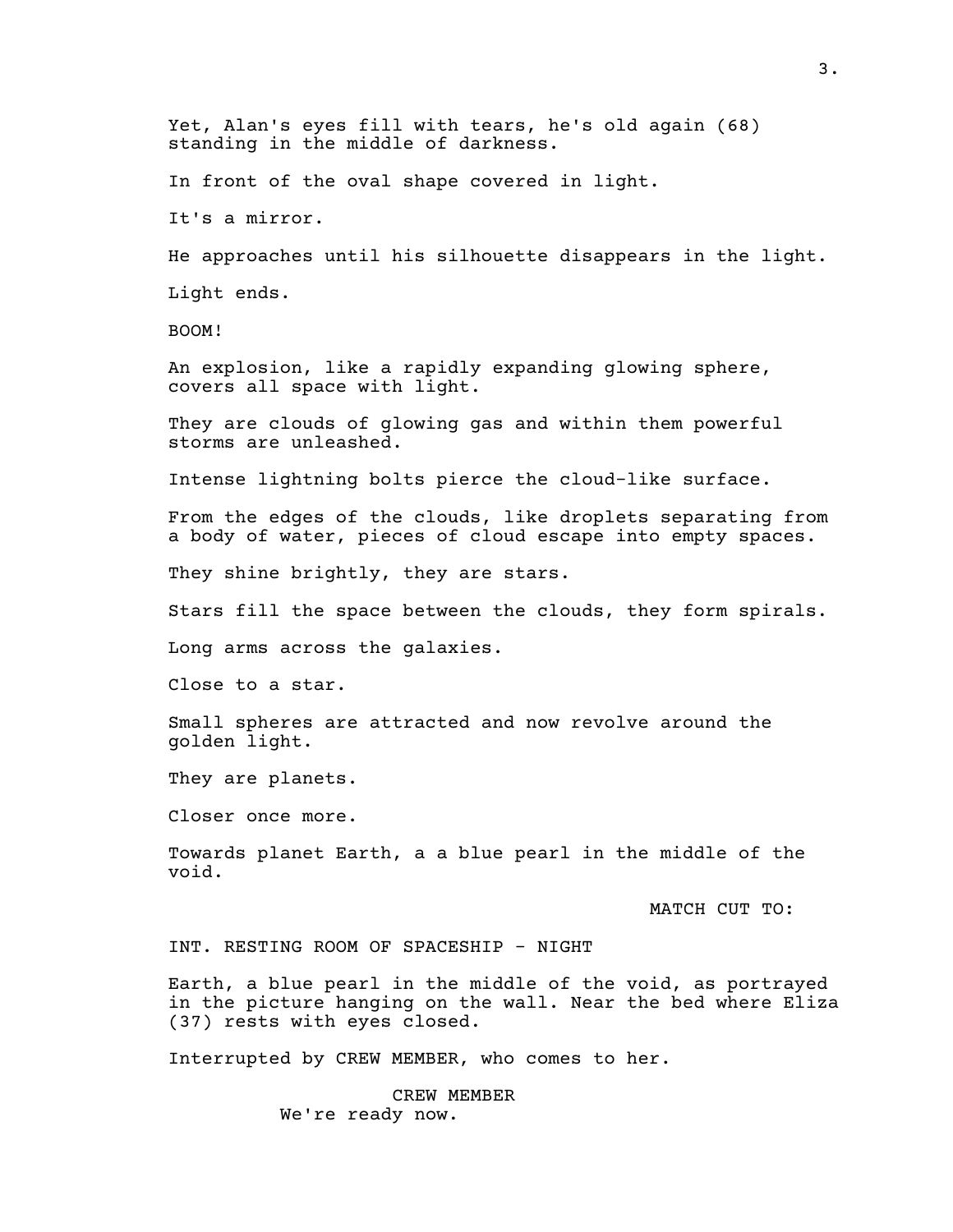Eliza nods positively.

INT. SPACESHIP'S BRIEFING ROOM - NIGHT

The central hologram machine mechanics noise prepare the attendants for the flash of green light that shapes into a graphic of the anomaly.

\* The shape presents two arcs facing each other and a circle joining them in the middle.

> SHIP CAPTAIN This is the anomaly, discovered two years ago by astronomer Leo Krauss, following the disappearance of Pluto in the outer rim of the solar system. (beat) We believe it to be the point where the mirror universe collided into our own.

CREW MEMBER How do we know it's a mirror universe?

SHIP CAPTAIN We don't. (beat) At this point we're interpreting mathematical analysis only.

CREW MEMBER So, it's all a theory.

SHIP CAPTAIN Until proven other wise, yes.

Captain looks at Eliza. She nods positively.

ELIZA Okay, let's go find out.

CUT TO:

EXT. SPACESHIP EXTERIOR - NIGHT

Yellow lights against the pale outside of the intricate exterior of the ship, signaling the opening of the heavy mechanical doors.

Three astronauts, wearing full space suits, come outside.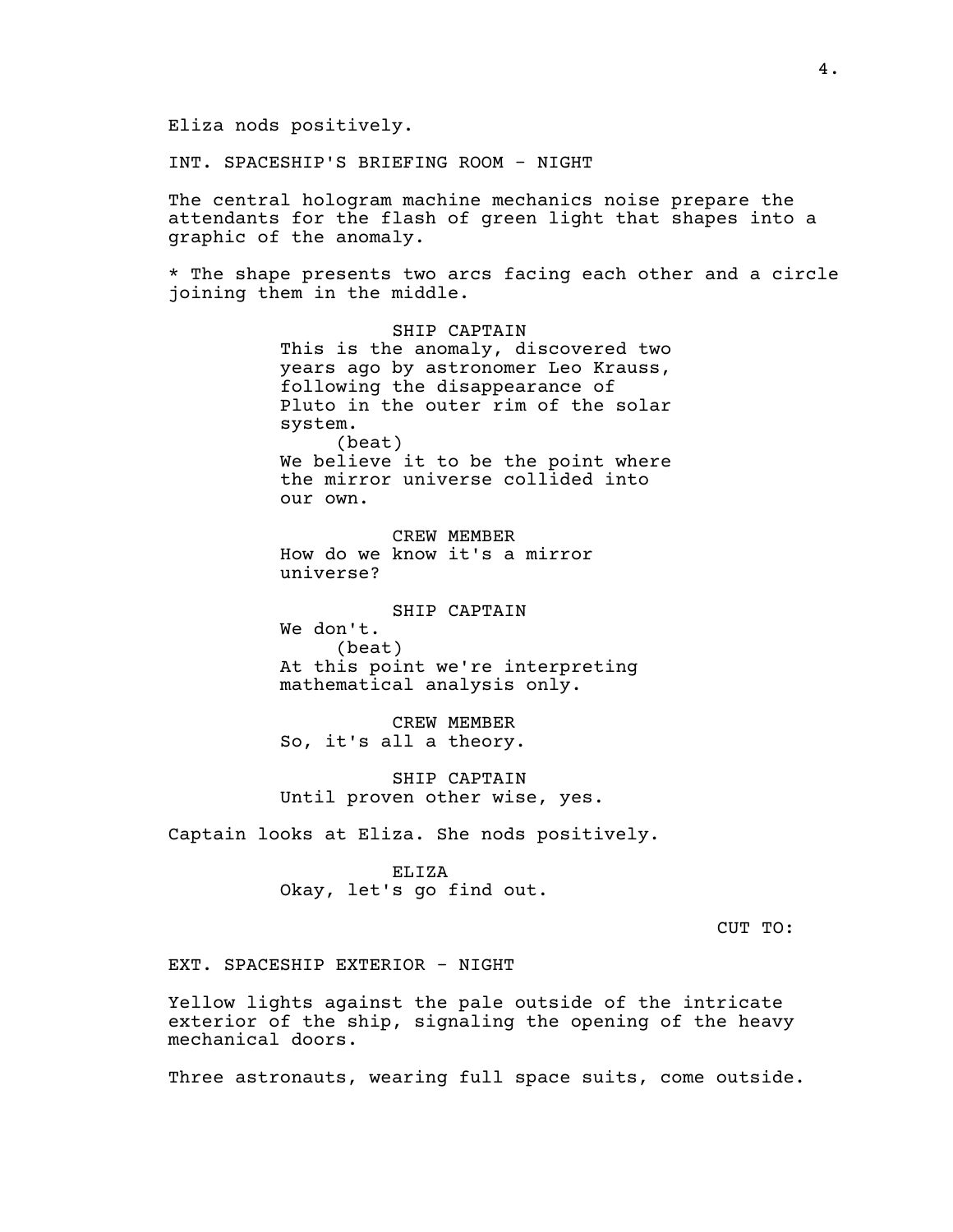Long, tedious steps as they all walk through the long alluminium bridge, until reaching the end.

From the edge of the bridge, looking down, a gigantic sphere floating in space, filled with breaking lines.

The surface cracked, so as the interior. Deep lines refracting starlight and the contour disappearing into the depth of space.

Eliza leans from the bridge, to look at it, while the rest of the astronauts work in the panels on the sides.

They talk over radio.

ASTRONAUT #1 Spectometer online, captain.

SHIP CAPTAIN

Roger. (beat) One minute to begin.

ASTRONAUT #2 Scanner signals are normal, sir.

As Astronaut #2 says this, there's a spike of energy in the scanner's screen.

A red light now reflecting on Eliza's helmet, she gazes to the sphere once again.

It's a red sun, reflecting on her eyes.

Astronaut #2 can see a number of spikes in the scanner's screen now.

> ASTRONAUT #2 We're picking up a regular signal, captain.

SHIP CAPTAIN What!?

ASTRONAUT #2 Eliza, can you look at this?

Astronaut #2 looks at Eliza.

He sees her letting go from the edge of the bridge, falling into the void.

CUT TO: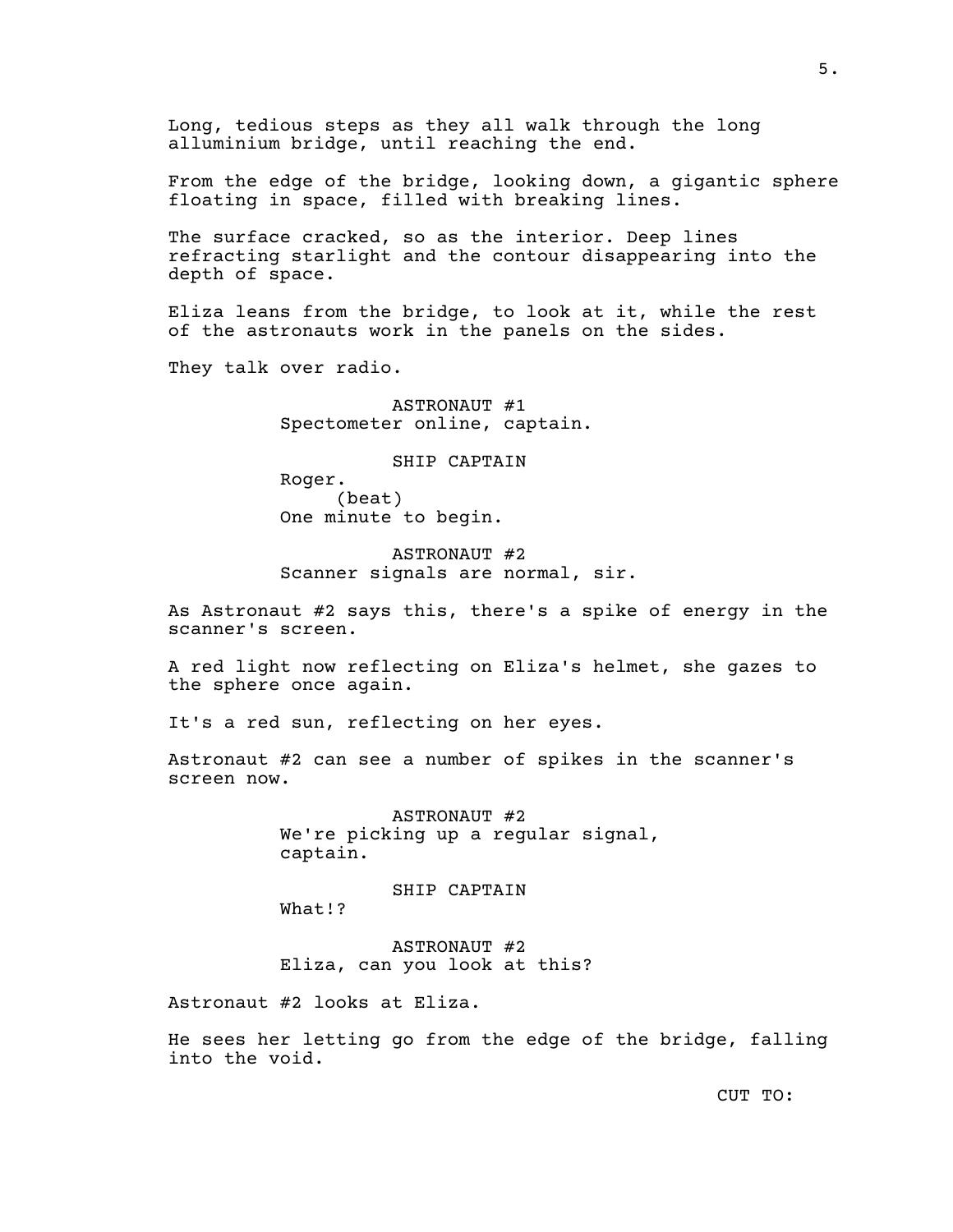OVER BLACK.

## ASTRONAUT #2

Eliza!!

EXT. BEACH SHORE - DAY

Eliza opens her eyes with the sudden noise of the alarms signalling in the graphs of her helmet glass.

Oxigen levels at 1%

She hurriedly takes her helmet off, inmediately breathing hard to catch her breath. Yet a new wave hits the shore, pushing her back against the sand.

She struggles to get back up, managing to walk in land for a few steps before collapsing again.

The sun high above her head, in the middle of the sky.

Eliza is losing consciousness, but she can see the silhouette of a person before going black.

CUT TO:

EXT. LUSH FOREST - DAY (LATER)

The roar of the ocean now is heard from afar, mingling softly with the whistling of the wind through the treetops.

Eliza opens her eyes and sits on the grass, she takes her head with her hand to cope with still dizziness.

Someone has removed the top of the space suit from her. The helmet and that part of the suit rest on the side, near a tree.

Confused, she gets up and goes to walk, but a persons appears from the treeline.

It's Alan (37), also wearing a space suit. He looks pale, disturbed.

> ELIZA Alan? (beat) Alan!!

ALAN We have to move, now.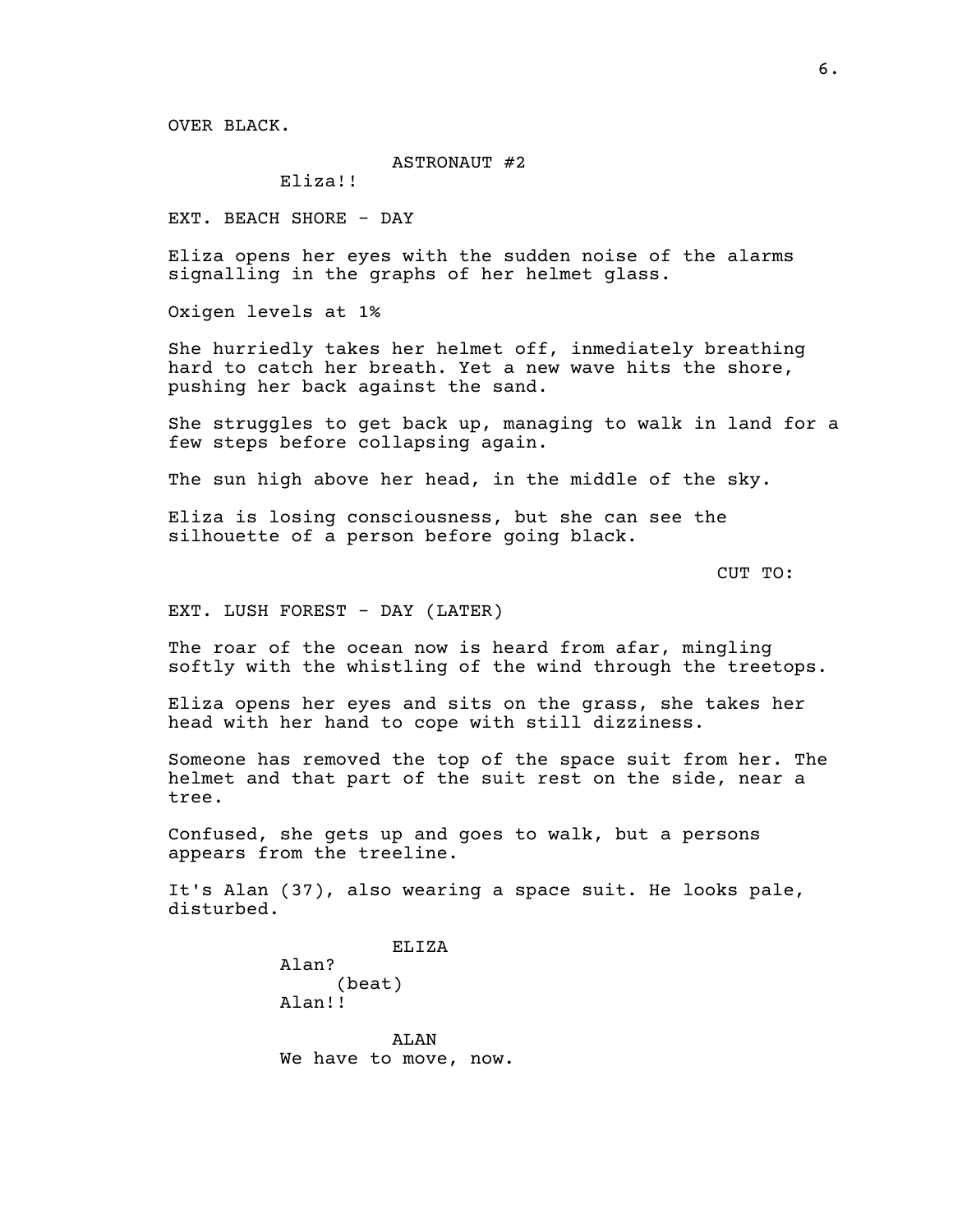ELIZA Move? No. You're not... This is not possible.

ALAN It's hard to explain, but please, we have to go.

ELIZA

But...

ALAN Now, Eliza!

Alan approaches Eliza and takes her hand, he forces her to run alongside him, she follows, still unable to respond properly.

As they run through the trees, Eliza focuses on Alans' back, on his head, his movements.

She notices he's searching for something.

CU of Alan's eyes.

A flash image of twilight and a red sun on the ocean's horizon.

Alan blinks hard, shaking his head as he keeps pushing Eliza forward.

But the image of the red sun persists. The red sun, twilight, followed by Alan's hands pressing hard against Eliza's neck on the sands.

To her hands hitting Alan's chest, losing strength.

Unable to withstand the images, Alan lets go of Eliza's hand. She watches him standing apart from her.

Now facing her.

ALAN I... (beat) I can't do this... ELIZA Do what? (beat) Alan, please. Explain to me, what's going on? Where are we?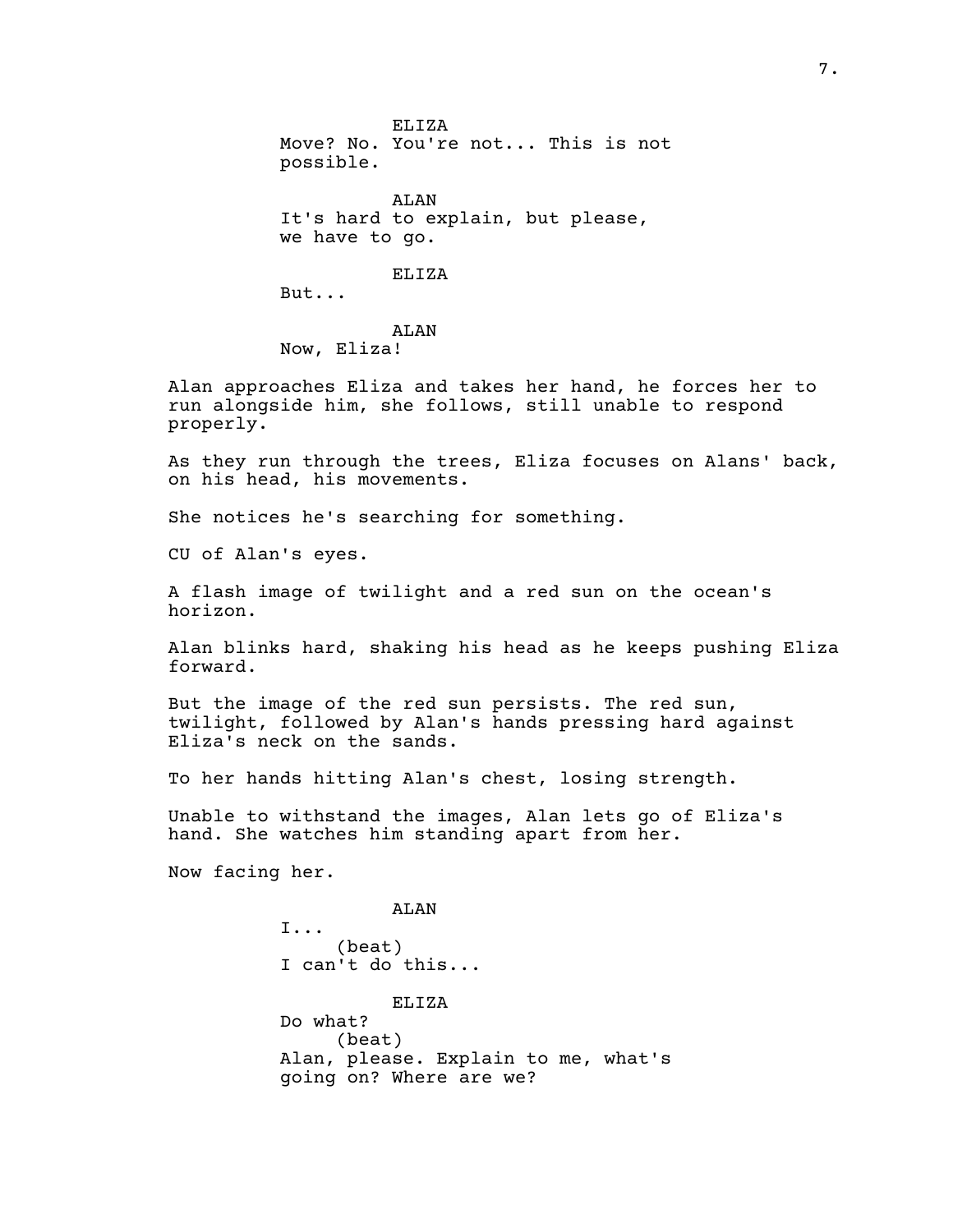ALAN Don't follow me, okay?

ELIZA

But Alan...

ALAN Just don't follow me!

Alan looks at Eliza one more time before walking out into the trees, running away from her.

## ELIZA

Fuck!

Eliza looks back and to the sides, only trees around her.

## ELIZA

Alan, wait!

She runs in Alan's direction.

CUT TO:

EXT. BEACH SHORE - NIGHT

The sea roaring against the red sun in the horizon.

Alan (68), sleeping in the sands, facing the crimson star.

Sea sounds persist (no diegetic sound).

Eliza (68) towers in front of him.

She rides on top of him, kisses him on the mouth. Alan doesn't open his eyes, but follows Eliza in passion.

Eliza lets go of the kiss, she runs her fingers down Alan's chest.

She stops.

Her face black with casting shadows as the red sun is behind her.

Suddenly, Eliza goes on to choke Alan. She tenses her arms muscles as she presses.

Alan tries to let go, he opens his eyes, desperate.

She presses harder now.

Yet Alan rolls and manages to toss her to the side.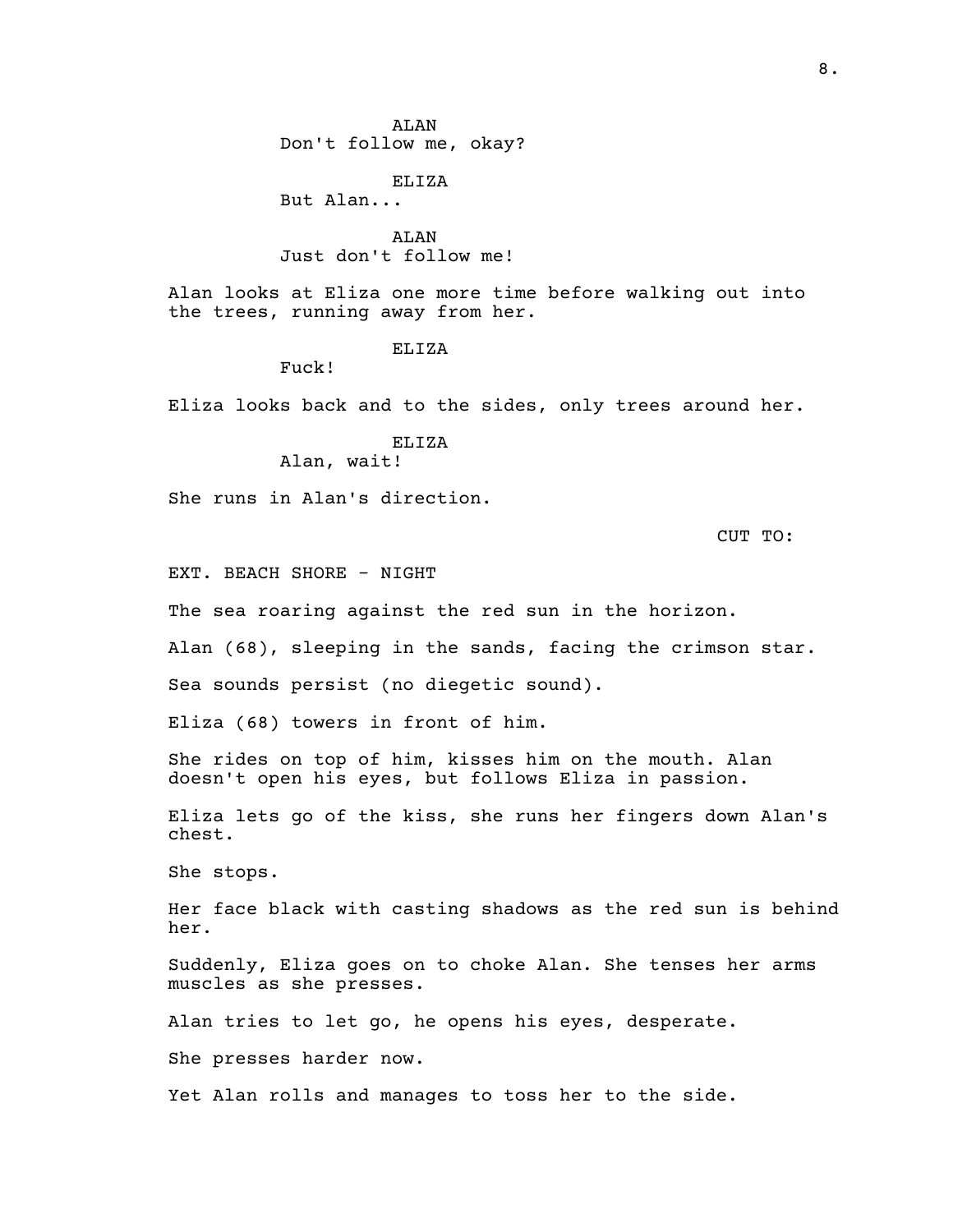Eliza tries to stand up, but Alan rams her down again, it is him who is above her now, grabbing her neck, pressing hard.

Eliza's eyes going blank, life escaping from her.

MATCH CUT TO:

#### EXT. LUSH FOREST - DAY

Eliza is looking at Alan, who's facing to the right side of the frame.

#### ELIZA

Alan.

He's looking to the wooden house in front of him, not so far in the distance.

Now, he faces her.

ELIZA Always looking into the void.

ALAN I told you not /to...

ELIZA /What is it, in there. (beat) In your mind.

Alan delays the answer, he looks at the wooden house again.

ALAN Memories.

CUT TO:

INT. WOODEN HOUSE - NIGHT

Alan and Eliza, both facing each other from opposite sides of the room.

They're sitting on the floor, illuminated only by moonlight and the sound of the sea wind.

> ELIZA So, I died.

Alan nods positively.

ELIZA How did I...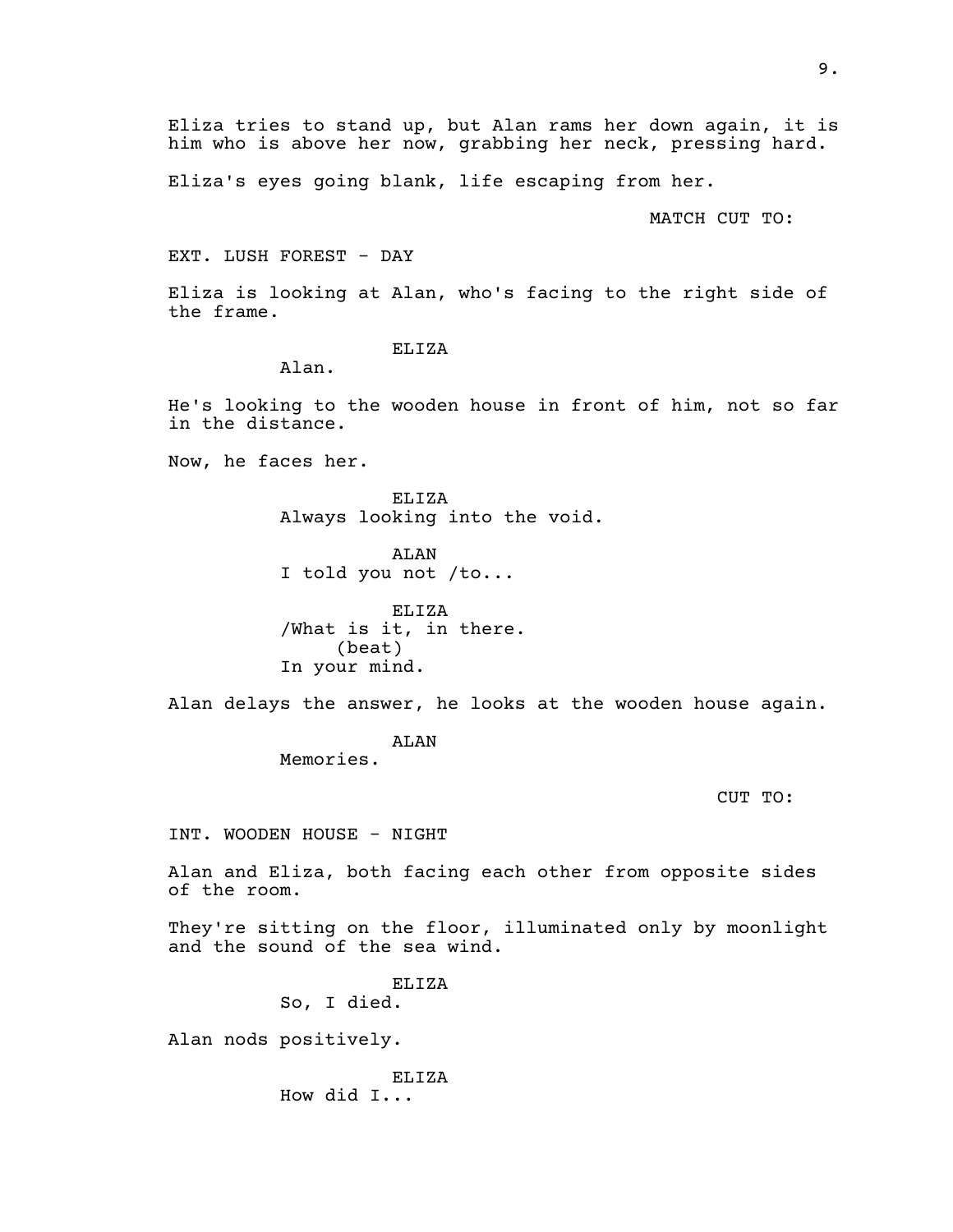ALAN Do you really want to know? ELIZA Do you? ALAN No. ELIZA You know, after you... (beat) It gave me the strength to become an astronaut. ALAN Yeah. Same here. Eliza smiles, she sighs deeply. ELIZA I still can't believe it... (beat) Mirror universes. ALAN Yeah, but there's more than that. ELIZA What do you mean? ALAN Deja vú. ELIZA This isn't the first time you've said that. Eliza smiles again, yet her eyes meet with Alan's lost gaze. A shot of Alan hugging Eliza in the middle of the same room, surrounded by golden shine from daylight. Alan avoids Eliza's stare in the dark room, fixes on the window and outside. A shot of Alan and Eliza walking through the beach in the evening. They look happy.

Alan now goes to meet Eliza's eyes through the shadows of the night.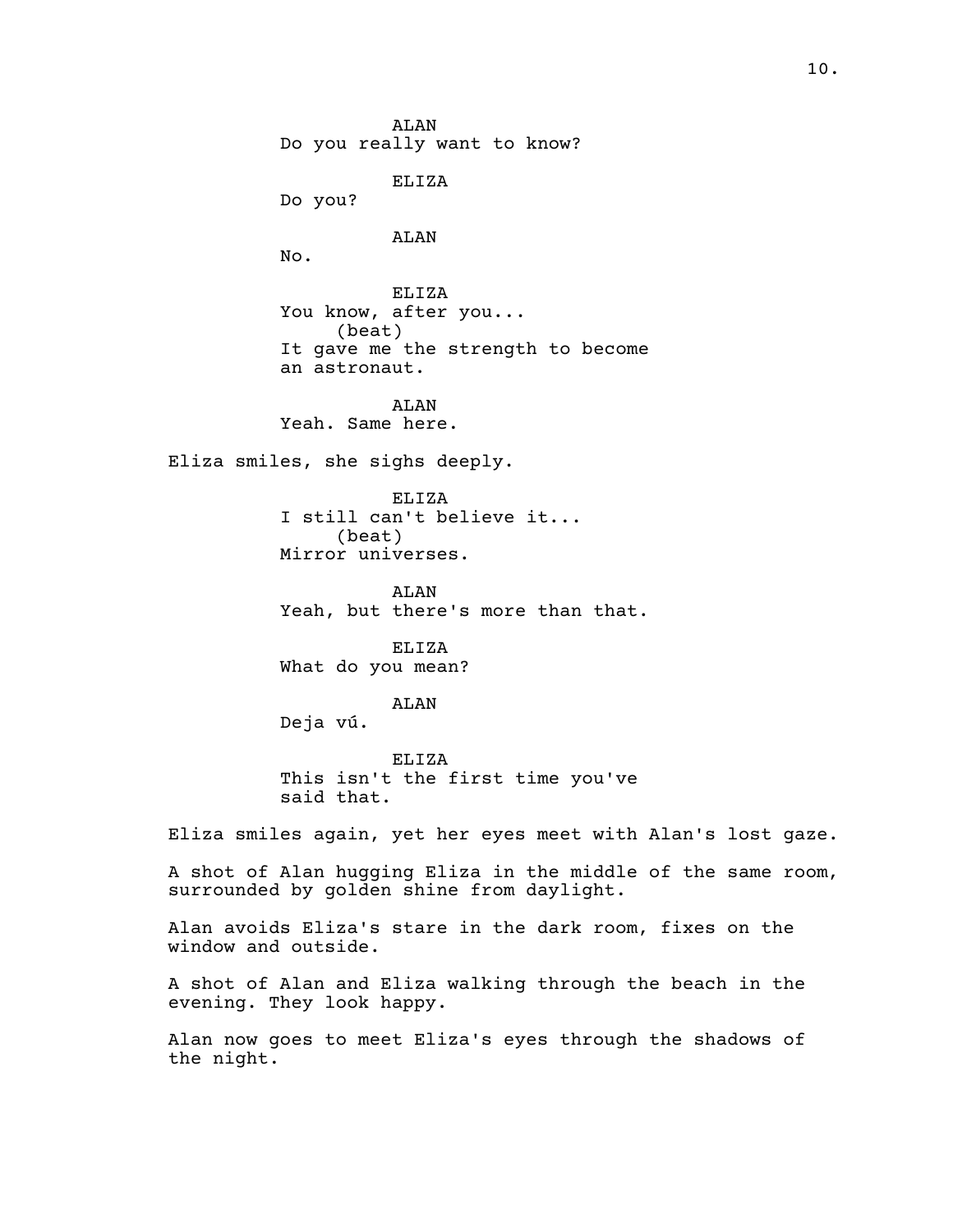A shot of Alan (68) coming out of the wooden house and into the forest. This time, Eliza (68) comes from the treeline with a perturbed stare.

She goes to him... She's angry.

#### ELIZA

You knew?

Alan doesn't reply.

ELIZA You fucking knew!

Eliza goes to hit Alan, yet he grabs her arms, tries to stop her.

To hug her.

ELIZA Millions, Alan... they were millions!!

She cries.

ALAN It's okay.

ELIZA How is it gonna be okay!? (beat) They're gone Alan! (beat) Don't you understand!?

Eliza tries to release herself from Alan's hug, violently.

ELIZA (V.O.)

Alan!

BACK TO ROOM IN DARKNESS

Alan wakes from his visions.

ALAN Oh... sorry.

ELIZA You keep doing that. Yeez.

ALAN Yeah, I know. Can't help it.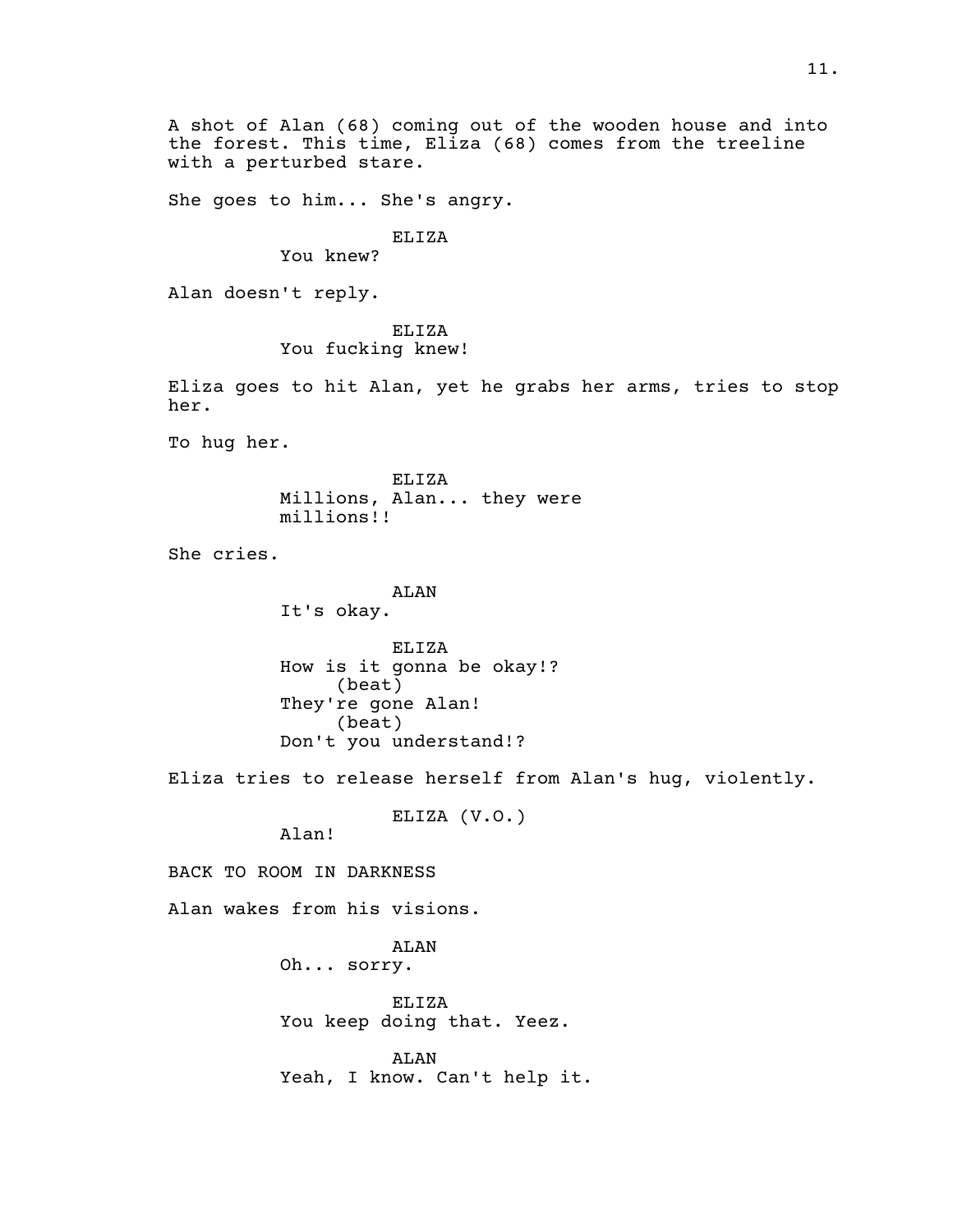Alan nods negatively. She sighs again, then reclines against the wall and faces the stars in the night sky, looking through the window.

MATCH CUT TO:

INT. WOODEN HOUSE - DAY

Eliza wakes up in the same position, back against the wall, yet the night sky has given it's way to a beautiful sunny day.

As she comes to herself, she notices Alan is not in the room anymore. Instead, there's a piece of paper held by a stone in the center of the room.

She takes the piece of paper.

"I'm sorry. I can't do this anymore. If you want to know the truth, go east".

Eliza crumples the paper in her hands before leaving to the

LUSH FOREST

Then, she walks over to the log where the spacesuit is.

The helmet.

She picks it up and turns it on, checks the compass on the screen. Then, she leaves.

CUT TO:

OVER BLACK: THE FALL

(dramatic violin music plays)

Close up of Alan falling from the sky, with the ocean on his back.

He's falling fast.

SPLASH!

BEACH SHORE

Alan comes out of the water, exhausted movements as he struggles to take off his helmet.

Collapsing into the sands.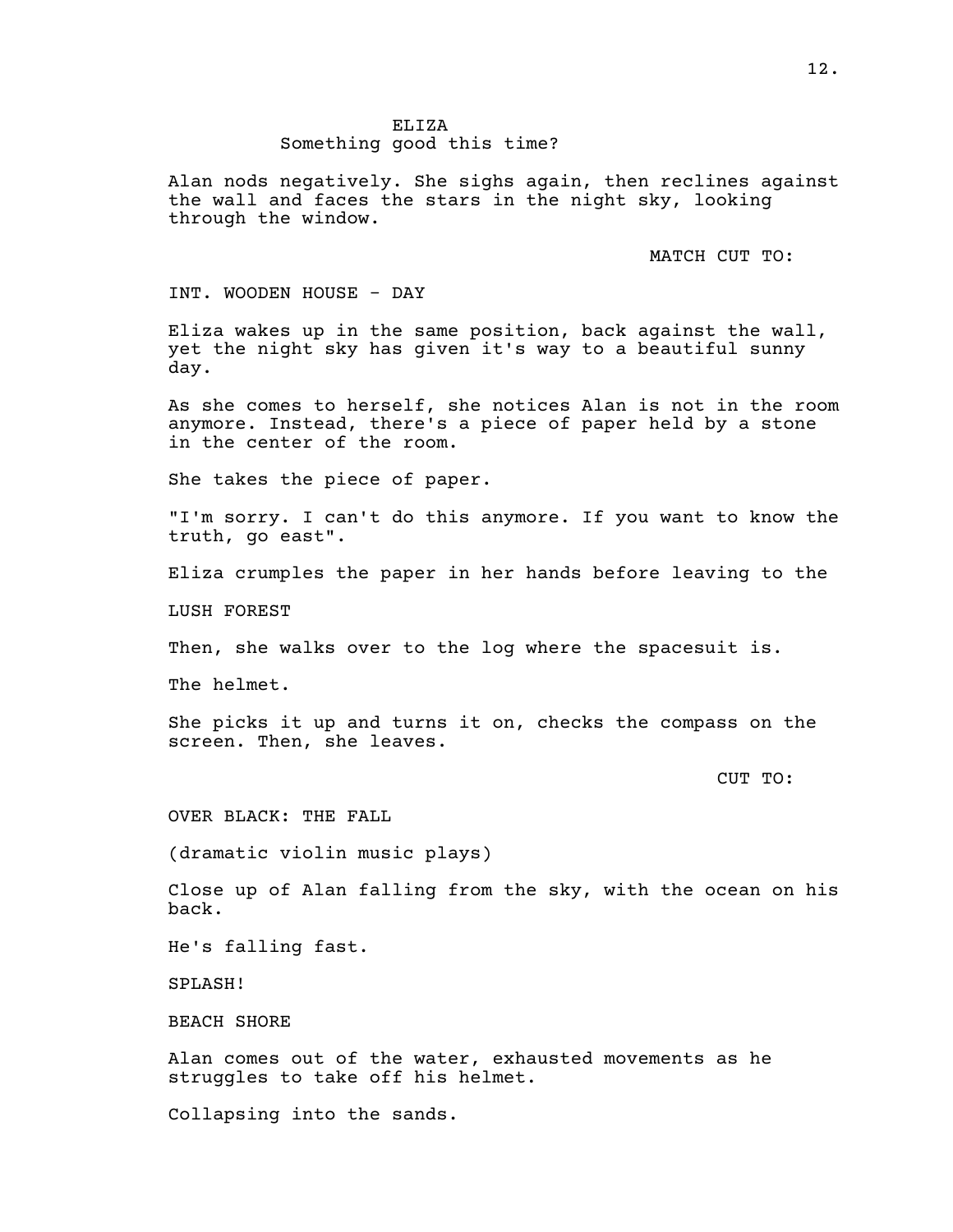Yet, when looking to the side, he can see Eliza coming out from the waters.

Falling as she takes her helmet off.

LUSH FOREST

Alan carries Eliza into the forest, he puts her with her back against the tree, then removes the upper part of the space suit.

He inspects the suit, then looks at her. His eyes filling with tears.

Yet interrupted by a radio signal entering his own helmet on the side.

He picks up the helmet.

Alan walks fast through the trees, raising the helmet to pick up the signal being received.

Only static noise.

Further into the forest.

RADIO SIGNAL

Al...A...

Alan stops, he raises the helmet once again. Now circling around his own axis.

> RADIO SIGNAL ...La... Lan... ALAN!!

ALAN Hello? Hello! (beat) Can you hear me?

No answer.

ALAN

Fuck!

Alan passes a line of dense bushes to get to the other side, when doing so, he stops.

Surprised at what he's looking at.

CUT TO: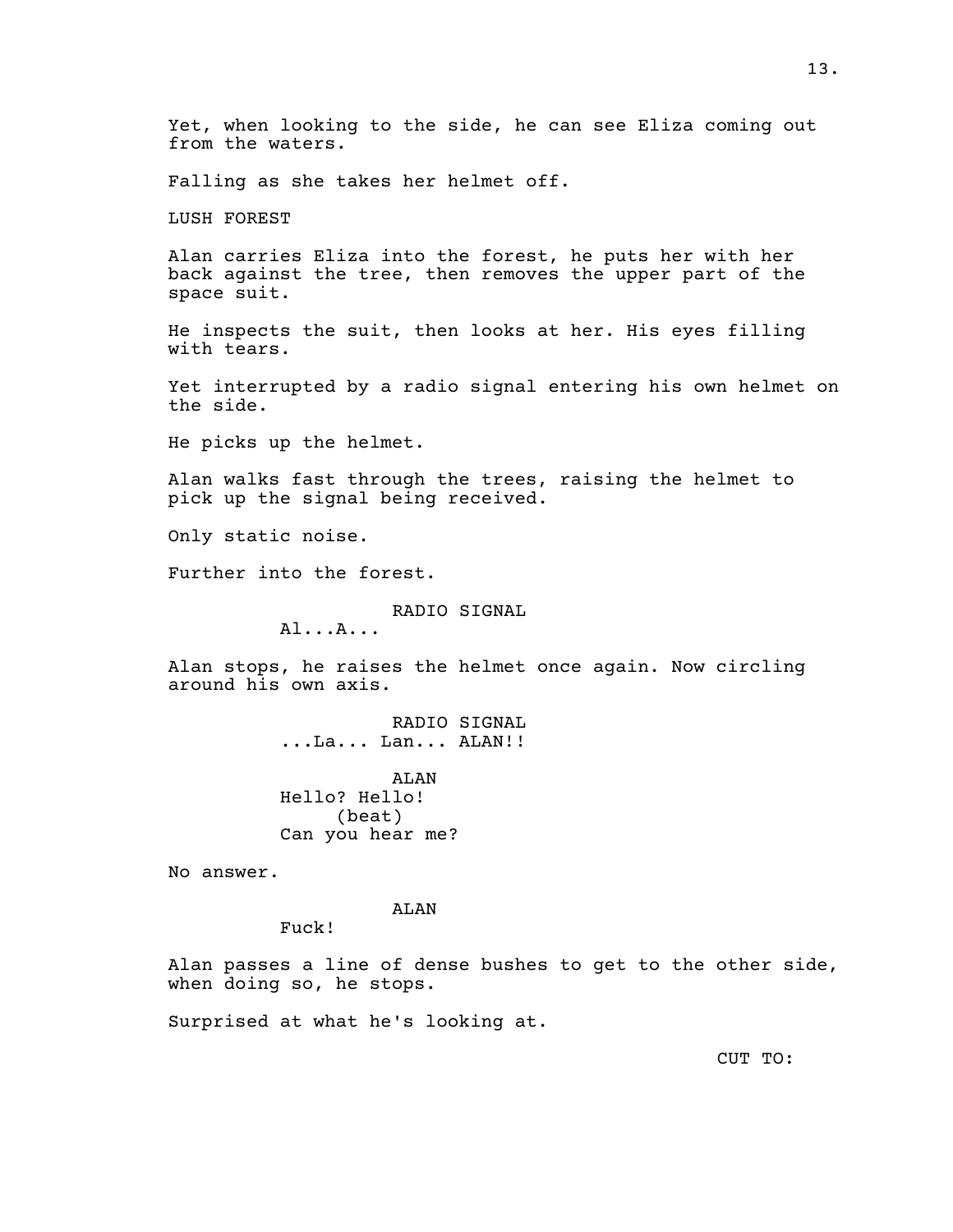EXT. LUSH FOREST - DAY

Eliza goes through a similar formation of bushes, also with the helmet in her hand.

Her reaction also of surprise, as she walk towards a gigantic glass wall, deployed along the forest on both sides and even beyond.

Eliza cannot see the end of the wall on both sides.

The glass surface is identical to the one of the gigantic sphere in space.

She approaches the wall and tries to look to the other side of it.

VOICE

Eliza!?

Eliza backs up in fright, as she does so, she can see a number of sillouethes standing on the other side of the glass.

They seem to be people.

VOICE

Eliza!

ELIZA

Mom?

VOICE

Eliza!

ELIZA

Dad!?

She raises her hands to her mouth, shocked at the voices she's hearing.

> VOICE Avenge us, honey...

VOICE You have to avenge us!!

ELIZA What? What are you talking about!?

VOICE It's all their fault... his!!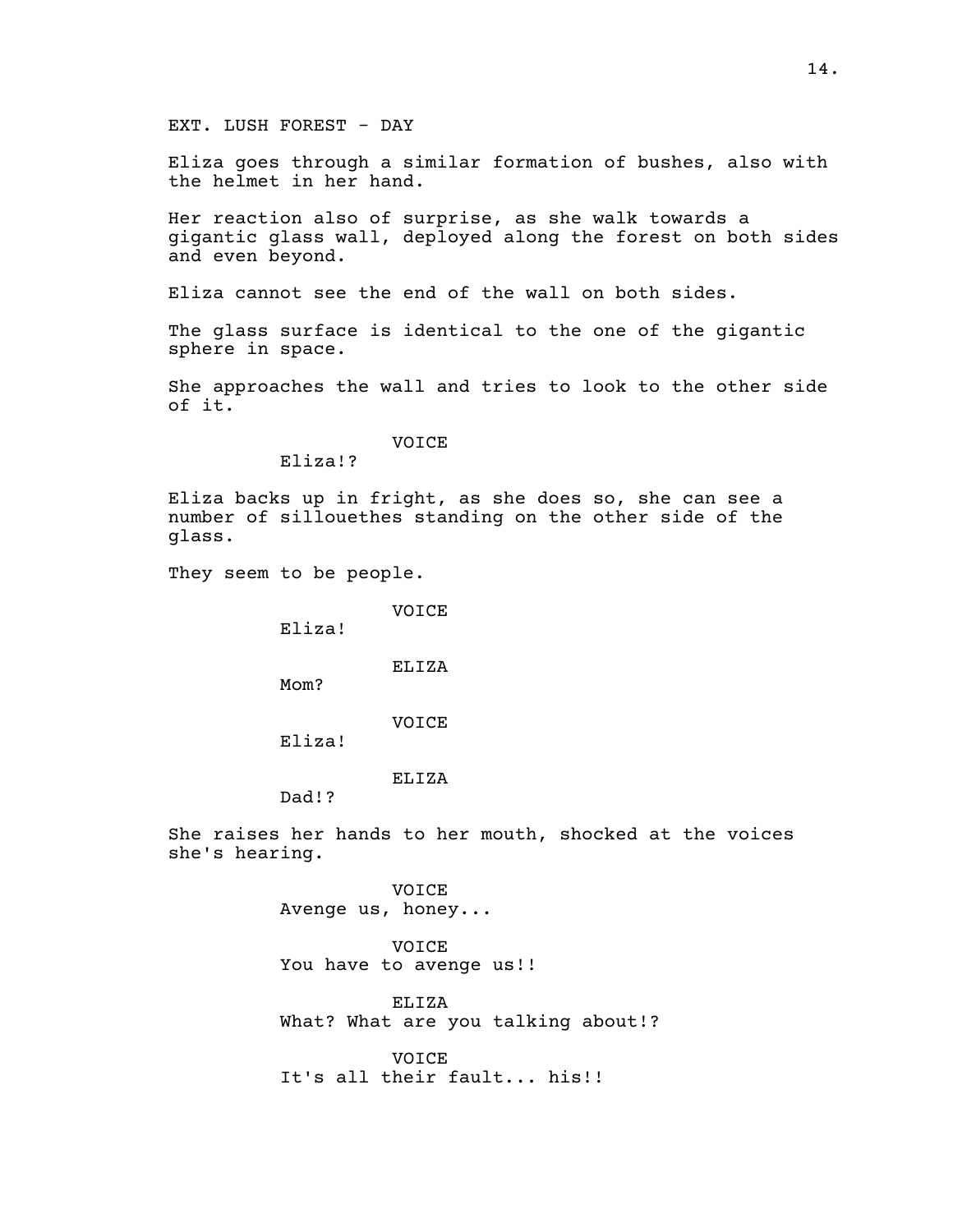ELIZA Who!? VOICE Kill him! Kill him before it's too late! ELIZA No... What are you... VOICE Don't you love us, honey? ELIZA Mom... VOICE (sweet) Kill him, Eliza. You can do it. ELIZA No, this is not... this is not happening. Eliza backs away slowly, she moves away from the glass wall. VOICES Kill him Eliza! Just do it!! ELIZA Nooo!!! She escapes from the wall, running back into the forest. INTERCUT ELIZA AND ALAN Standing in the treeline before the beginning of the beach, Alan picks up rocks and puts them inside the pockets of his suit. ALAN (V.O.) I'm sorry Eliza. I don't want to be remembered. Eliza comes out of the treeline and into the--- BEACH Tired from running, she collapses on the sands, facing a red sun in the horizon.

Alan steps heavy on the sandfloor, he walks towards the ocean as a big wave explodes over the shore.